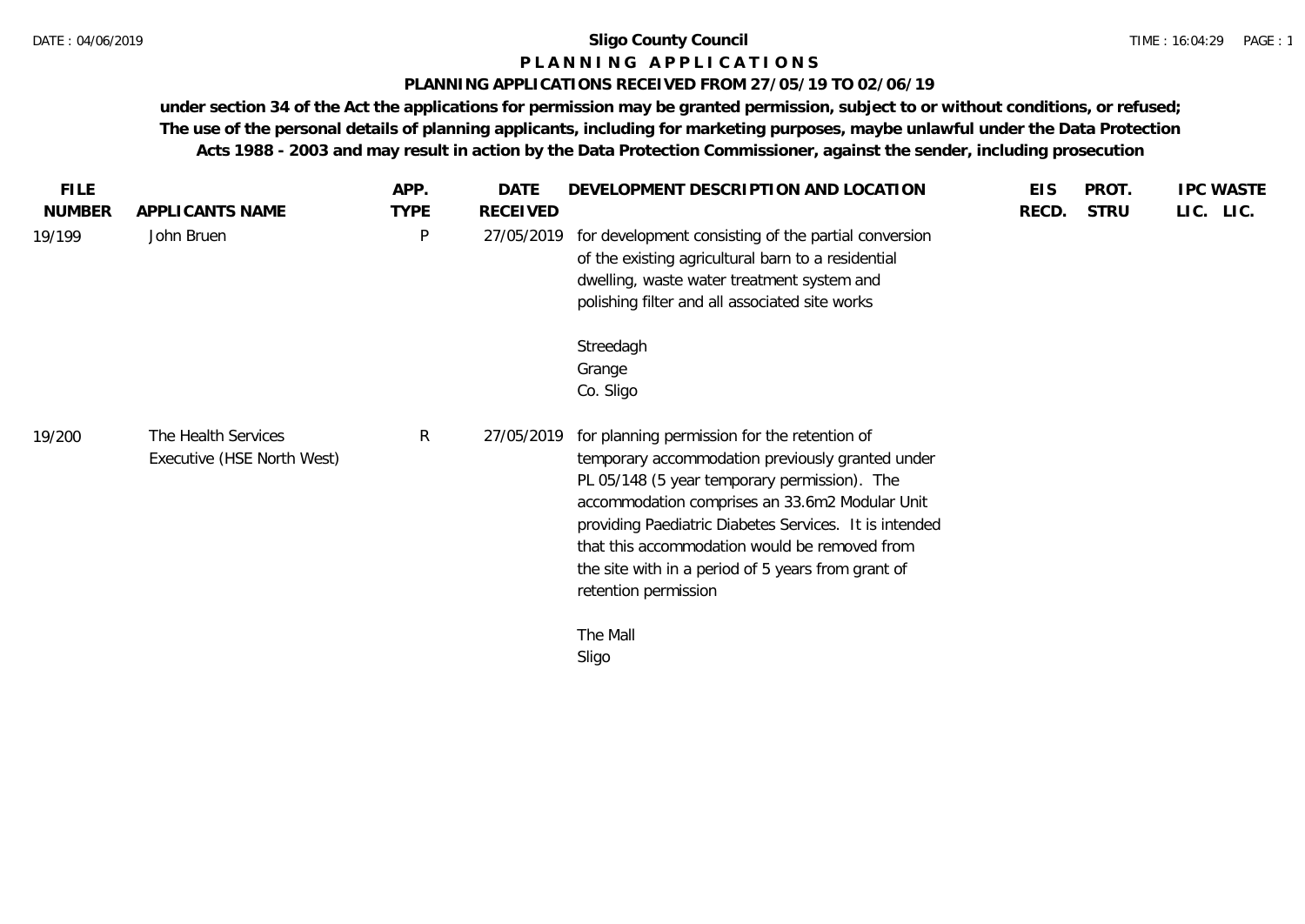#### **P L A N N I N G A P P L I C A T I O N S**

### **PLANNING APPLICATIONS RECEIVED FROM 27/05/19 TO 02/06/19**

| <b>FILE</b>   |                        | APP.         | <b>DATE</b>     | DEVELOPMENT DESCRIPTION AND LOCATION                                                                                                                                                                                                                                                                                                          | <b>EIS</b> | PROT.       | <b>IPC WASTE</b> |
|---------------|------------------------|--------------|-----------------|-----------------------------------------------------------------------------------------------------------------------------------------------------------------------------------------------------------------------------------------------------------------------------------------------------------------------------------------------|------------|-------------|------------------|
| <b>NUMBER</b> | APPLICANTS NAME        | <b>TYPE</b>  | <b>RECEIVED</b> |                                                                                                                                                                                                                                                                                                                                               | RECD.      | <b>STRU</b> | LIC. LIC.        |
| 19/201        | ESB Telecoms Ltd.      | $\mathsf{P}$ | 28/05/2019      | Development consisting of the construction of a 20<br>metre high telecommunications monopole structure<br>including antennae, dishes and associated<br>ground-mounted equipment cabinets, all within a<br>2.4 m high palisade fence compound.<br>ESB's Enniscrone 32kV Substation, (opposite<br>frankford Close),<br>Enniscrone,<br>Co. Sligo |            |             |                  |
| 19/202        | Sean Flannery          | $\mathsf{R}$ | 28/05/2019      | Development consisting of permission for retention<br>of change of use of 292sq.m from existing garage<br>to SFX sports & fitness and the retention of 2<br>number advertisement signs.<br>Clooneen<br>Rathcormack<br>Co. Sligo                                                                                                               |            |             |                  |
| 19/203        | Mr & Mrs Tam MacDonald | $\mathsf{P}$ | 28/05/2019      | Development consisting of construction of a single<br>storey extension of a living room and new entrance<br>doorway to house.<br>Hazelwood<br>Sligo                                                                                                                                                                                           |            |             |                  |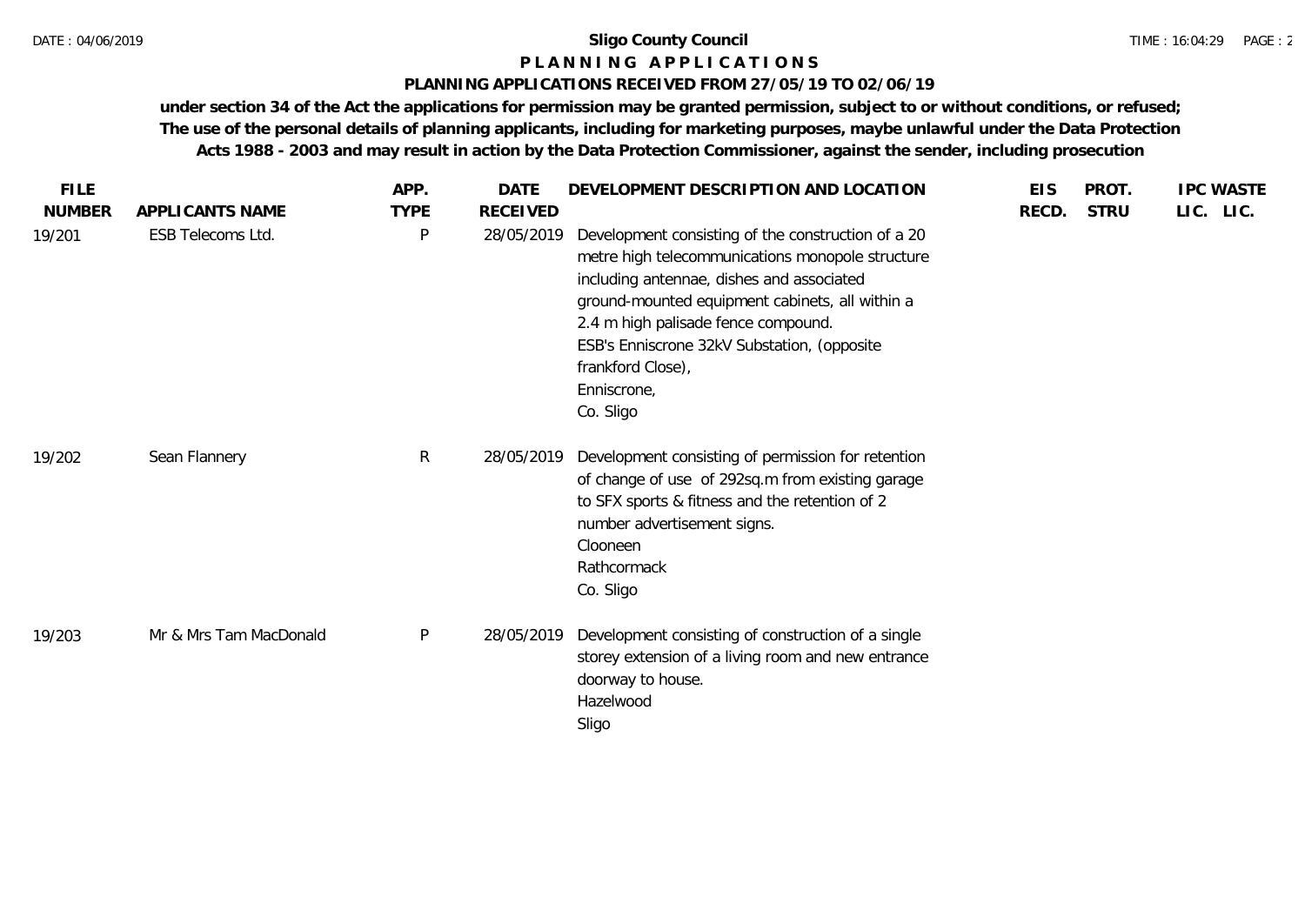# **P L A N N I N G A P P L I C A T I O N S**

# **PLANNING APPLICATIONS RECEIVED FROM 27/05/19 TO 02/06/19**

| <b>FILE</b><br><b>NUMBER</b> | APPLICANTS NAME        | APP.<br><b>TYPE</b> | <b>DATE</b><br><b>RECEIVED</b> | DEVELOPMENT DESCRIPTION AND LOCATION                                                                                                                                                                                                     | <b>EIS</b><br>RECD. | PROT.<br><b>STRU</b> | <b>IPC WASTE</b><br>LIC. LIC. |
|------------------------------|------------------------|---------------------|--------------------------------|------------------------------------------------------------------------------------------------------------------------------------------------------------------------------------------------------------------------------------------|---------------------|----------------------|-------------------------------|
| 19/204                       | Noel and Marie Cunnane | P                   | 28/05/2019                     | for development consisting of the construction of a<br>dwelling house, integrated garage, septic tank and<br>percolation area on site, together with all ancillary<br>site works and services                                            |                     |                      |                               |
|                              |                        |                     |                                | Carrigans Lower and<br>Knockadalteen<br>Ballymote<br>Co. Sligo                                                                                                                                                                           |                     |                      |                               |
| 19/205                       | Mellissa Cunnane       | P                   | 28/05/2019                     | for development consisting of the construction of a<br>dwelling house, integrated garage, septic tank and<br>percolation area on site, together with all ancillary<br>site works and services                                            |                     |                      |                               |
|                              |                        |                     |                                | Carrigans Lower and Knockadalteen<br>Ballymote<br>Co. Sligo                                                                                                                                                                              |                     |                      |                               |
| 19/206                       | Alan and Martina Kelly | $\mathsf{R}$        | 28/05/2019                     | for retention for development consisting of; (1) As<br>constructed extension to side (southwest) of existing<br>dwelling hosue and (2) External alterations to<br>existing dwelling house (revised fenestration and<br>external chimney) |                     |                      |                               |
|                              |                        |                     |                                | 26 Glenview Park<br>Newgrange<br>Grange<br>Co. Sligo                                                                                                                                                                                     |                     |                      |                               |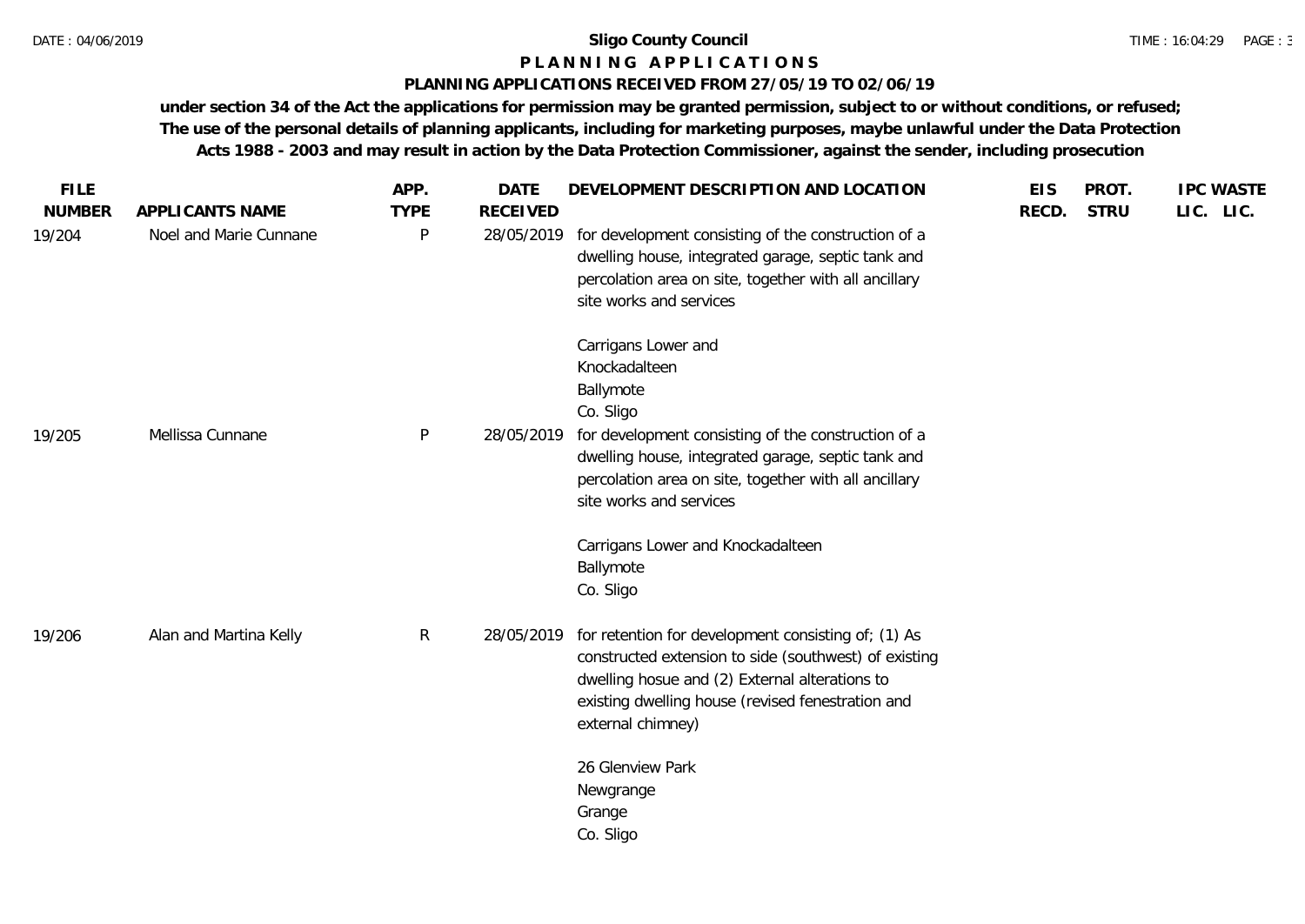# **P L A N N I N G A P P L I C A T I O N S**

# **PLANNING APPLICATIONS RECEIVED FROM 27/05/19 TO 02/06/19**

| <b>FILE</b>   |                               | APP.         | DATE       | DEVELOPMENT DESCRIPTION AND LOCATION                                                                                                                                                                                                | <b>EIS</b> | PROT.       | <b>IPC WASTE</b> |
|---------------|-------------------------------|--------------|------------|-------------------------------------------------------------------------------------------------------------------------------------------------------------------------------------------------------------------------------------|------------|-------------|------------------|
| <b>NUMBER</b> | APPLICANTS NAME               | <b>TYPE</b>  | RECEIVED   |                                                                                                                                                                                                                                     | RECD.      | <b>STRU</b> | LIC. LIC.        |
| 19/207        | Charlie and Kitty Elliott     | $\mathsf{P}$ | 28/05/2019 | for development consisting of the construction of a<br>single storey extension and associated site works to<br>the side of existing dwelling                                                                                        |            |             |                  |
|               |                               |              |            | 17 Hillcrest Park<br>Strandhill<br>Co. Sligo                                                                                                                                                                                        |            |             |                  |
| 19/208        | Institute of Technology Sligo | P            | 28/05/2019 | for development consisting of the alterations to<br>elevations, including the omission of a glazed<br>canopy and relocation of PV panels o the roof of<br>Block K, previously approved under Planning Ref:<br>PL 17/290 & PL 18/514 |            |             |                  |
|               |                               |              |            | Institute of Technology Sligo<br>Ballytivnan Townland<br>Sligo                                                                                                                                                                      |            |             |                  |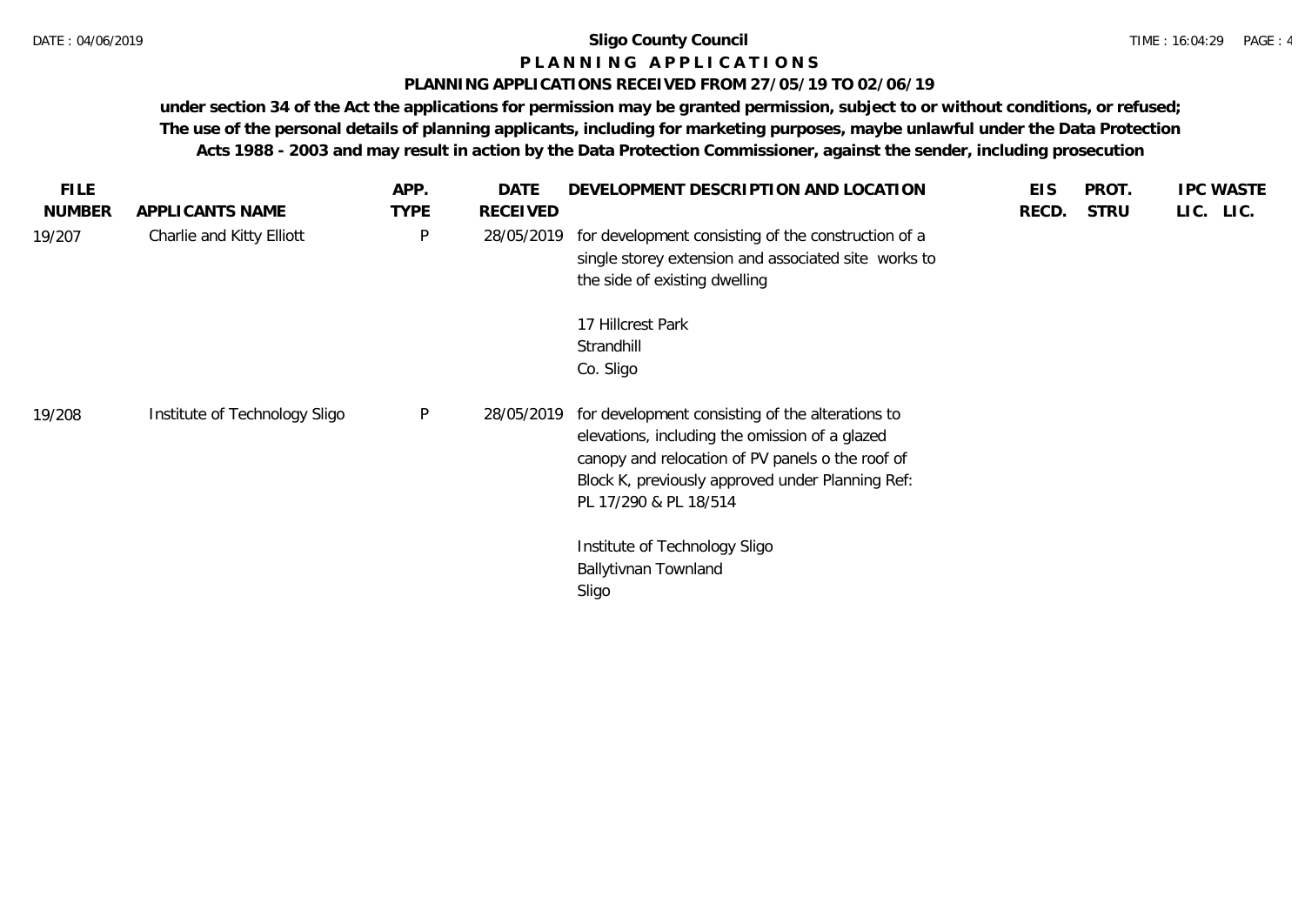#### **P L A N N I N G A P P L I C A T I O N S**

#### **PLANNING APPLICATIONS RECEIVED FROM 27/05/19 TO 02/06/19**

| FILE.         |                          | APP.         | DATE            | DEVELOPMENT DESCRIPTION AND LOCATION                                                                                                                                                                                                                                                                                                                                                                                         | EIS   | PROT.       | <b>IPC WASTE</b> |
|---------------|--------------------------|--------------|-----------------|------------------------------------------------------------------------------------------------------------------------------------------------------------------------------------------------------------------------------------------------------------------------------------------------------------------------------------------------------------------------------------------------------------------------------|-------|-------------|------------------|
| <b>NUMBER</b> | APPLICANTS NAME          | <b>TYPE</b>  | <b>RECEIVED</b> |                                                                                                                                                                                                                                                                                                                                                                                                                              | RECD. | <b>STRU</b> | LIC. LIC.        |
| 19/209        | Deerhouse Properties Ltd | $\mathsf{P}$ | 29/05/2019      | for development consisting of the construction of the<br>following:- 3 Storey residential and commercial<br>building consisting of 2 no. commercial units, 4 No.<br>2 bedroom apartments, 1 no. 3 bedroom apartment<br>and 3 no. 2 bedroom townhouses, 8 no. 4 bedroom<br>semi-detached houses. All the above together with<br>connection to all services, internal access road and<br>all associated site development works |       |             |                  |
|               |                          |              |                 | The Pier                                                                                                                                                                                                                                                                                                                                                                                                                     |       |             |                  |
|               |                          |              |                 | Enniscrone                                                                                                                                                                                                                                                                                                                                                                                                                   |       |             |                  |
|               |                          |              |                 | Co. Sligo                                                                                                                                                                                                                                                                                                                                                                                                                    |       |             |                  |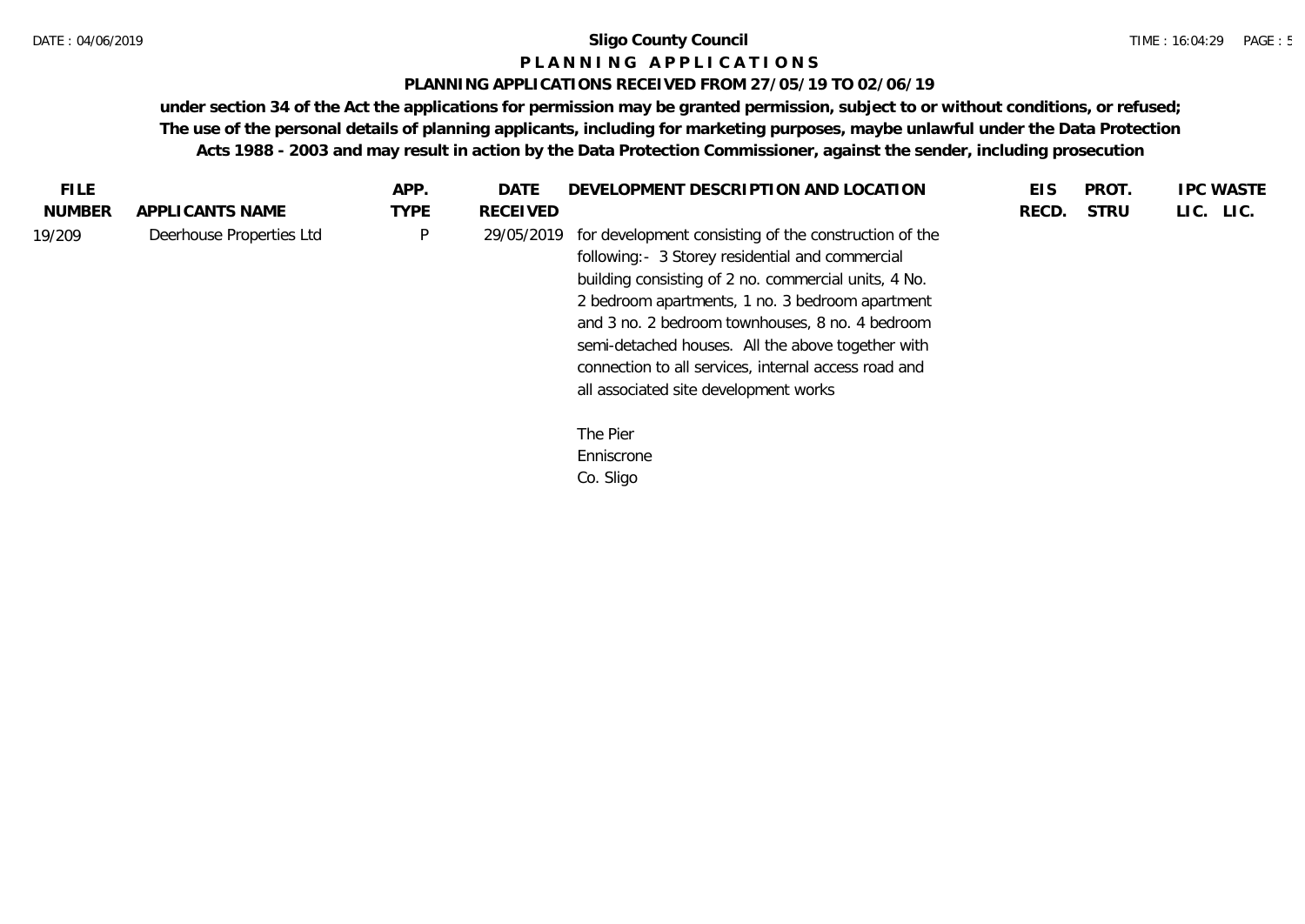#### **P L A N N I N G A P P L I C A T I O N S**

### **PLANNING APPLICATIONS RECEIVED FROM 27/05/19 TO 02/06/19**

| <b>FILE</b>   |                          | APP.        | <b>DATE</b>     | DEVELOPMENT DESCRIPTION AND LOCATION                                                                                                                                                                                                                                                                                                                                                                                                                                                                                                                                                                                                                                                                                                                 | <b>EIS</b> | PROT.       | <b>IPC WASTE</b> |
|---------------|--------------------------|-------------|-----------------|------------------------------------------------------------------------------------------------------------------------------------------------------------------------------------------------------------------------------------------------------------------------------------------------------------------------------------------------------------------------------------------------------------------------------------------------------------------------------------------------------------------------------------------------------------------------------------------------------------------------------------------------------------------------------------------------------------------------------------------------------|------------|-------------|------------------|
| <b>NUMBER</b> | APPLICANTS NAME          | <b>TYPE</b> | <b>RECEIVED</b> |                                                                                                                                                                                                                                                                                                                                                                                                                                                                                                                                                                                                                                                                                                                                                      | RECD.      | <b>STRU</b> | LIC. LIC.        |
| 19/210        | Sonas Asset Holdings Ltd | P           | 30/05/2019      | for development consisting of I(1) Extend the floor<br>area of existing bedroom's No.'s 19, 20, 23, 25, 28<br>& 29, all of which are located towards the front of<br>the building. (2) construct extensions to the rear of<br>the building cositing of two block of 7 bedrooms<br>each (14 bedrooms in total), including all ancillary<br>accommdoation andrelated alterations. The ancillary<br>accommodation will include en-suite bathrooms,<br>stores, sitting room, a hairdressing room and<br>corridors, (3) Extend existing laundry and dining<br>room, which are located to the rear of the building.<br>(4) Alterations and extension to existing car parking<br>layout. The total floor area of the combined<br>extensions is 474.51 sq.m. |            |             |                  |
|               |                          |             |                 | Ard na Greine Nursing Home                                                                                                                                                                                                                                                                                                                                                                                                                                                                                                                                                                                                                                                                                                                           |            |             |                  |
|               |                          |             |                 | Carrowhubbock South                                                                                                                                                                                                                                                                                                                                                                                                                                                                                                                                                                                                                                                                                                                                  |            |             |                  |
|               |                          |             |                 | Enniscrone                                                                                                                                                                                                                                                                                                                                                                                                                                                                                                                                                                                                                                                                                                                                           |            |             |                  |
|               |                          |             |                 | Co. Sligo                                                                                                                                                                                                                                                                                                                                                                                                                                                                                                                                                                                                                                                                                                                                            |            |             |                  |
| 19/211        | Castlepark Community     | $\sf P$     | 30/05/2019      | for development consisting the construction of an                                                                                                                                                                                                                                                                                                                                                                                                                                                                                                                                                                                                                                                                                                    |            |             |                  |
|               | Playgroup Company        |             |                 | extension (95.60 sq.m) to the south east end of the<br>existing Sandcastle Childcare Centre together with all                                                                                                                                                                                                                                                                                                                                                                                                                                                                                                                                                                                                                                        |            |             |                  |
|               |                          |             |                 | associated site works. The extension will consist of                                                                                                                                                                                                                                                                                                                                                                                                                                                                                                                                                                                                                                                                                                 |            |             |                  |
|               |                          |             |                 | a classroom and ancillary accommodation (toilets,                                                                                                                                                                                                                                                                                                                                                                                                                                                                                                                                                                                                                                                                                                    |            |             |                  |
|               |                          |             |                 | sleep area and entrance hall).                                                                                                                                                                                                                                                                                                                                                                                                                                                                                                                                                                                                                                                                                                                       |            |             |                  |
|               |                          |             |                 | Main Street                                                                                                                                                                                                                                                                                                                                                                                                                                                                                                                                                                                                                                                                                                                                          |            |             |                  |
|               |                          |             |                 | Carrowhubbuck South                                                                                                                                                                                                                                                                                                                                                                                                                                                                                                                                                                                                                                                                                                                                  |            |             |                  |
|               |                          |             |                 | Enniscrone                                                                                                                                                                                                                                                                                                                                                                                                                                                                                                                                                                                                                                                                                                                                           |            |             |                  |
|               |                          |             |                 | Co. Sligo                                                                                                                                                                                                                                                                                                                                                                                                                                                                                                                                                                                                                                                                                                                                            |            |             |                  |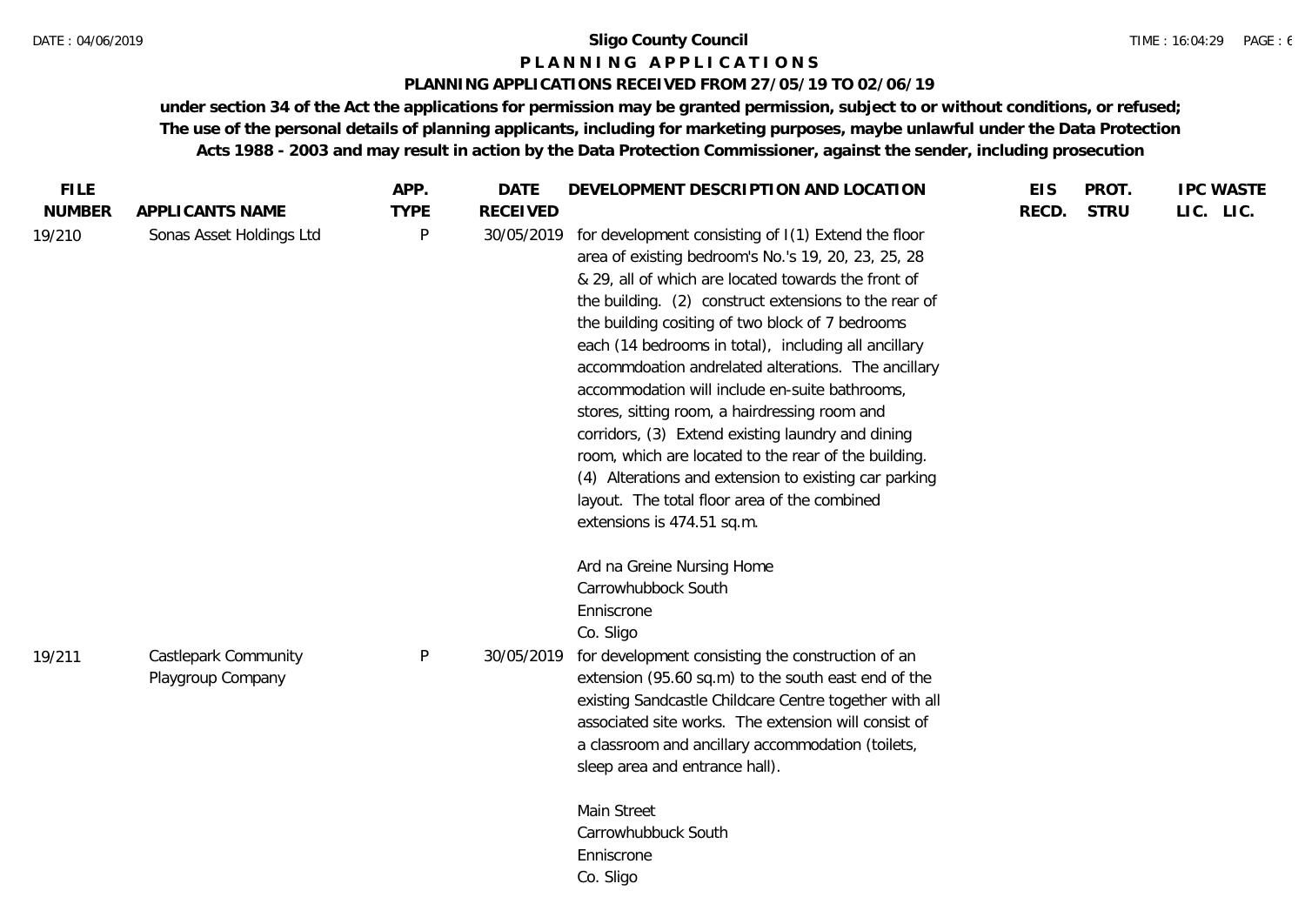#### **P L A N N I N G A P P L I C A T I O N S**

## **PLANNING APPLICATIONS RECEIVED FROM 27/05/19 TO 02/06/19**

| <b>FILE</b><br><b>NUMBER</b> | APPLICANTS NAME              | APP.<br><b>TYPE</b> | <b>DATE</b><br><b>RECEIVED</b> | DEVELOPMENT DESCRIPTION AND LOCATION                                                                                                                                                                                                                                                                                                                                                        | <b>EIS</b><br>RECD. | PROT.<br><b>STRU</b> | <b>IPC WASTE</b><br>LIC. LIC. |
|------------------------------|------------------------------|---------------------|--------------------------------|---------------------------------------------------------------------------------------------------------------------------------------------------------------------------------------------------------------------------------------------------------------------------------------------------------------------------------------------------------------------------------------------|---------------------|----------------------|-------------------------------|
| 19/212                       | John McDonagh                | P                   | 31/05/2019                     | for development consisting of the construction of a 4<br>bay slatted shed, underground slurry store along<br>with all associated site works                                                                                                                                                                                                                                                 |                     |                      |                               |
|                              |                              |                     |                                | Rathdooney Beg<br>Ballymote<br>Co. Sligo                                                                                                                                                                                                                                                                                                                                                    |                     |                      |                               |
| 19/213                       | <b>Forestry Services Ltd</b> | P                   | 31/05/2019                     | for development consisting of the construction of a<br>new forest entrance along with connections to all site<br>services and all other associated site works                                                                                                                                                                                                                               |                     |                      |                               |
|                              |                              |                     |                                | Derrinoghran Townland<br>Cloonloo<br>Co. Sligo                                                                                                                                                                                                                                                                                                                                              |                     |                      |                               |
| 19/214                       | John Paul Feehily            | $\mathsf{R}$        | 31/05/2019                     | development consisting of full retention permission<br>for the following: (1) to retain the living<br>accomodation on the first floor of the existing<br>domestic dwelling (2) To retain the existing<br>domestic garage and all ancillary works and full<br>planning permission to amend the site boundary's,<br>as granted under parent planning ref No.031105.<br>Annagh TD<br>Co. Sligo |                     |                      |                               |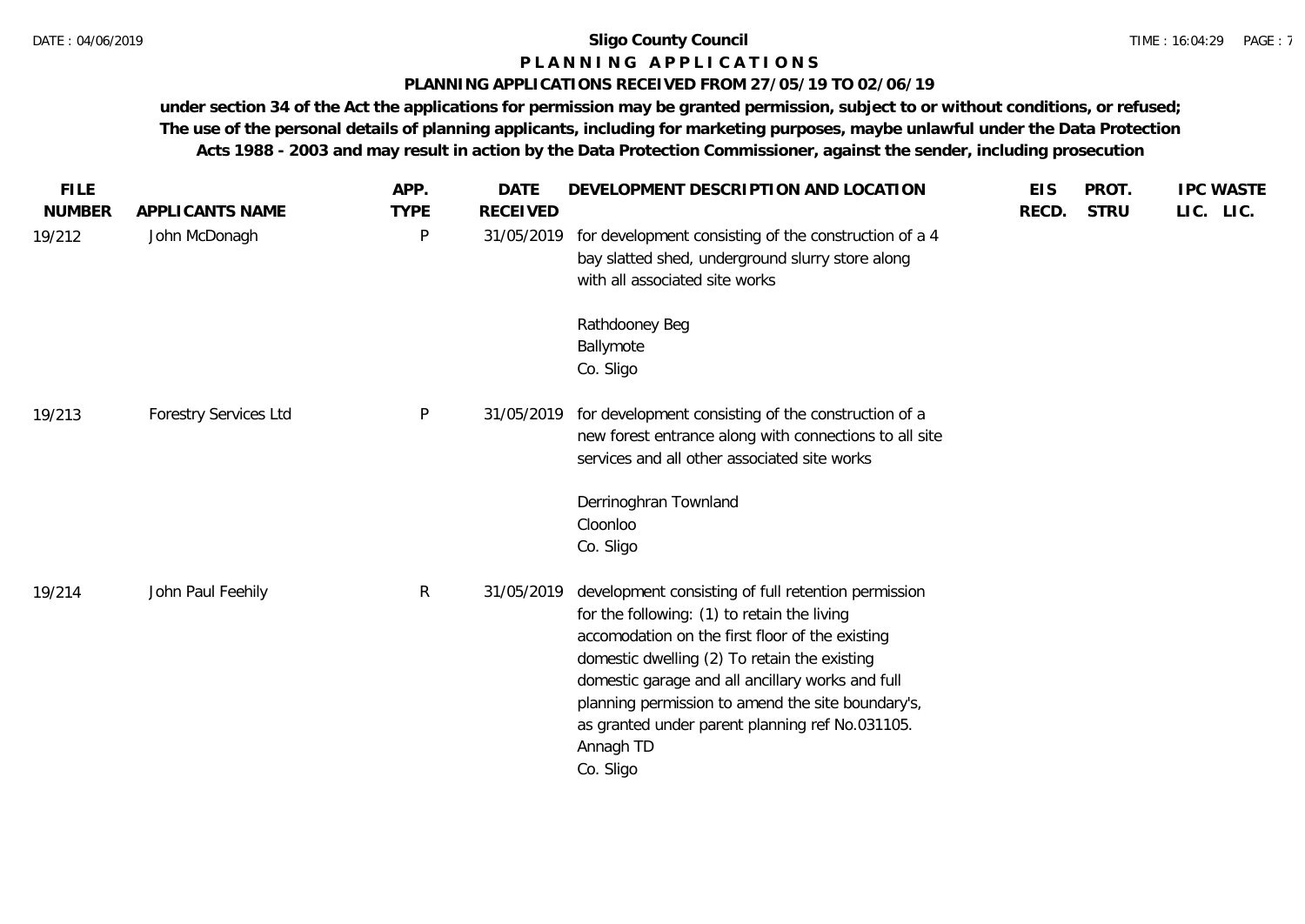#### **P L A N N I N G A P P L I C A T I O N S**

#### **PLANNING APPLICATIONS RECEIVED FROM 27/05/19 TO 02/06/19**

**under section 34 of the Act the applications for permission may be granted permission, subject to or without conditions, or refused; The use of the personal details of planning applicants, including for marketing purposes, maybe unlawful under the Data Protection Acts 1988 - 2003 and may result in action by the Data Protection Commissioner, against the sender, including prosecution**

| <b>FILE</b> |                 | APP. | DATE       | DEVELOPMENT DESCRIPTION AND LOCATION                                                                                                                                                                                                                                        | EIS   | PROT.       | <b>IPC WASTE</b> |
|-------------|-----------------|------|------------|-----------------------------------------------------------------------------------------------------------------------------------------------------------------------------------------------------------------------------------------------------------------------------|-------|-------------|------------------|
| NUMBER      | APPLICANTS NAME | TYPE | RECEIVED   |                                                                                                                                                                                                                                                                             | RECD. | <b>STRU</b> | LIC. LIC.        |
| 19/215      | Brenda Cullen   | P    | 31/05/2019 | development consisting of permission for (a) change<br>of use of existing commercial storage unit to retail<br>unit, (b) revise front elevation with the installation of<br>a new large window and (c) install signage on front<br>elevation.<br>3 Mail Coach Road<br>Sligo |       |             |                  |
|             |                 |      |            |                                                                                                                                                                                                                                                                             |       |             |                  |

**Total: 17**

\*\*\* END OF REPORT \*\*\*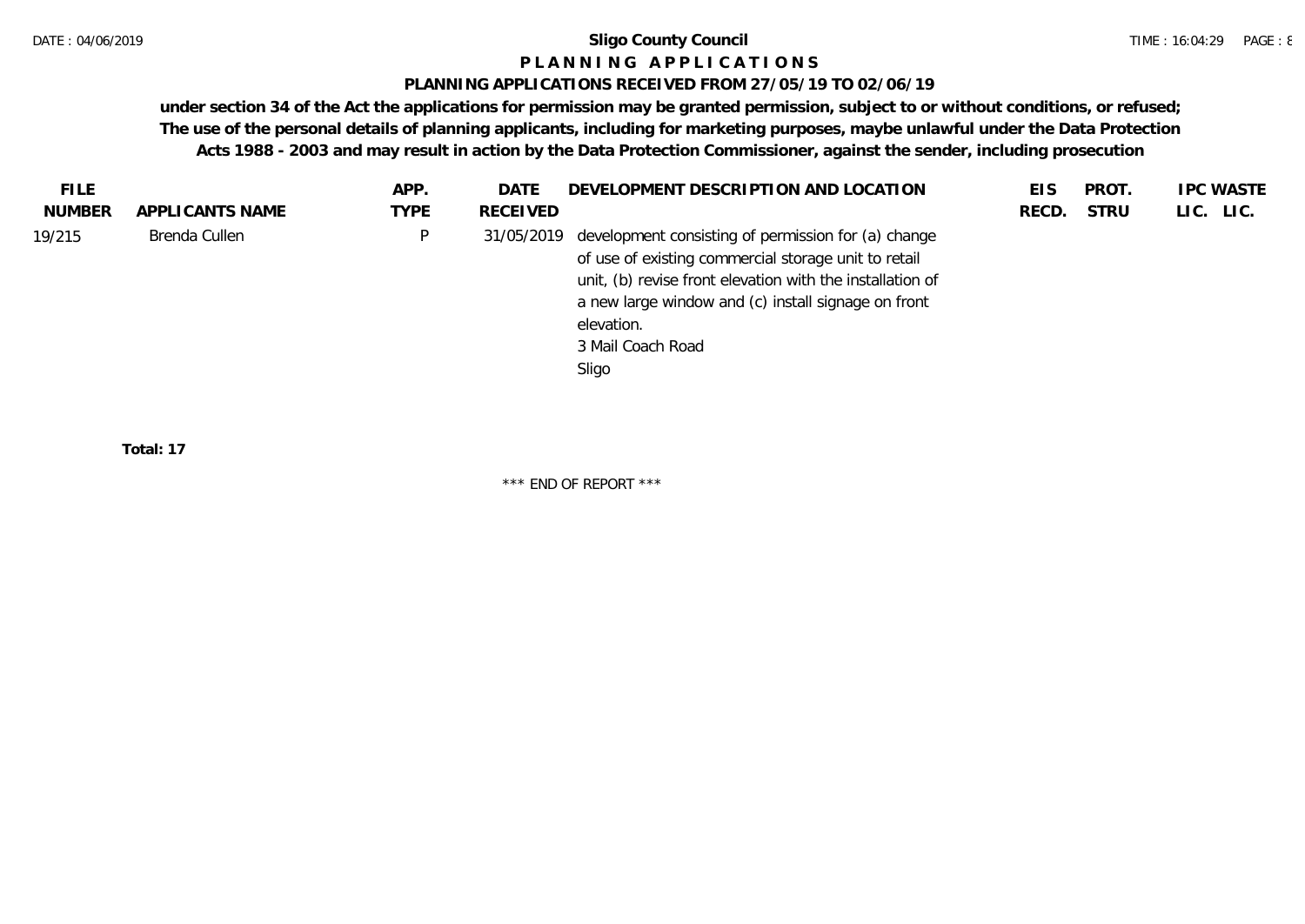# **P L A N N I N G A P P L I C A T I O N S**

# **PLANNING APPLICATIONS GRANTED FROM 27/05/2019 TO 02/06/2019**

**in deciding a planning application the planning authority, in accordance with section 34(3) of the Act, has had regard to submissions** 

# **or observations recieved in accordance with these Regulations;**

**The use of the personal details of planning applicants, including for marketing purposes, maybe unlawful under the Data Protection Acts 1988 - 2003 and may result in action by the Data Protection Commissioner, against the sender, including prosecution.**

| <b>FILE</b>   |                            | APP.        | DATE            |                                                                                                                                                                                                                                                                                                                                                                                                                                                                          | M.O.       | M.O.          |
|---------------|----------------------------|-------------|-----------------|--------------------------------------------------------------------------------------------------------------------------------------------------------------------------------------------------------------------------------------------------------------------------------------------------------------------------------------------------------------------------------------------------------------------------------------------------------------------------|------------|---------------|
| <b>NUMBER</b> | APPLICANTS NAME            | <b>TYPE</b> | <b>RECEIVED</b> | DEVELOPMENT DESCRIPTION AND LOCATION                                                                                                                                                                                                                                                                                                                                                                                                                                     | DATE       | <b>NUMBER</b> |
| 19/6          | Craig & Denise Hughes      | P           | 11/01/2019      | Development consisting of: 1. Demolition of existing<br>semi-detached two-storey derelict dwellings, 2.<br>Construction of two-storey dwelling house and domestic<br>garage with provision of new on-site effluent treatment<br>system, provision of new site entrance to serve the<br>dwelling house, 3. And provision of agricultural<br>entrances and access lane to serve lands at rear and<br>associated site development works.<br>Faughts Td<br>Calry<br>Co Sligo | 29/05/2019 | P235/19       |
| 19/86         | Darren & Michelle Heneghan | P           | 13/03/2019      | development consisting of the building of a single-family<br>dwelling comprising an open space dining & sitting room<br>area, utility, 1 no. bathrooms, 4 no. bedrooms with 2 no.<br>Ensuite and garage. All associated drainage and site<br>works to include a new effluent sewerage system and<br>percolation area.<br>Pullagh<br>Lavagh<br>Ballymote<br>Co. Sligo                                                                                                     | 29/05/2019 | P231/19       |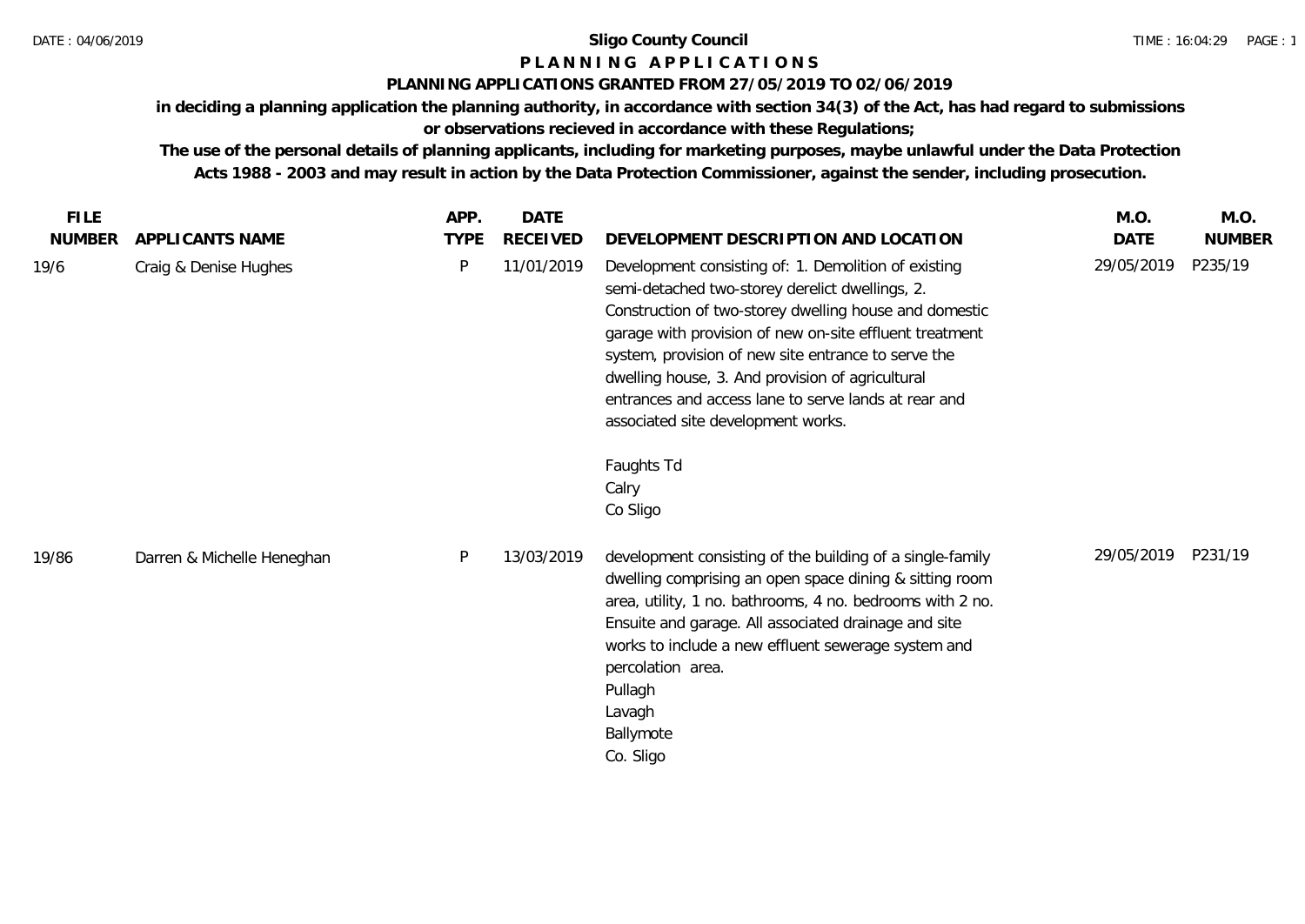# **P L A N N I N G A P P L I C A T I O N S**

## **PLANNING APPLICATIONS GRANTED FROM 27/05/2019 TO 02/06/2019**

**in deciding a planning application the planning authority, in accordance with section 34(3) of the Act, has had regard to submissions or observations recieved in accordance with these Regulations;**

**The use of the personal details of planning applicants, including for marketing purposes, maybe unlawful under the Data Protection Acts 1988 - 2003 and may result in action by the Data Protection Commissioner, against the sender, including prosecution.**

| <b>FILE</b>   |                              | APP.        | <b>DATE</b>     |                                                                                                                                                                                                                                                                                                                                                                                                                                                                                                                                                                                                                     | M.O.        | M.O.          |
|---------------|------------------------------|-------------|-----------------|---------------------------------------------------------------------------------------------------------------------------------------------------------------------------------------------------------------------------------------------------------------------------------------------------------------------------------------------------------------------------------------------------------------------------------------------------------------------------------------------------------------------------------------------------------------------------------------------------------------------|-------------|---------------|
| <b>NUMBER</b> | APPLICANTS NAME              | <b>TYPE</b> | <b>RECEIVED</b> | DEVELOPMENT DESCRIPTION AND LOCATION                                                                                                                                                                                                                                                                                                                                                                                                                                                                                                                                                                                | <b>DATE</b> | <b>NUMBER</b> |
| 19/123        | Robert and Siobhan McMahon   | P           | 05/04/2019      | for development consisting of the refurbishment of an<br>existing two storey house (approx. 66 sqm) including<br>demolition of two flat roof extensions, construction of a<br>single storey extension to the north and east of the<br>existing house (approx. 120 sq.m) possibly to be built in<br>two phases, including south facing rooflights, demolition<br>of existing agricultural buildings on site, relocation of<br>existing site entrance, provision of a new on site<br>wastewater treatment system, landscaping and all<br>associated site works<br>Oakfield House<br>Oakfield<br>Co. Sligo<br>F91 YP21 | 27/05/2019  | P227/19       |
| 19/130        | <b>Shared Access Limited</b> | P           | 09/04/2019      | development consisting of the removal of an existing<br>19.5m floodlight pole and replacement with a new 22.5<br>m multi-user free standing pole carrying floodlights,<br>telecommunications equipment together with associated<br>exchange cabinets, fencing and all associated site<br>development works. The development will provide for<br>3G and 4G wireless data and broadband services for Eir<br>mobile.<br>Ray McsSharry Park<br>Cranmore Road<br>Cranmore<br>Co. Sligo                                                                                                                                   | 30/05/2019  | P239/19       |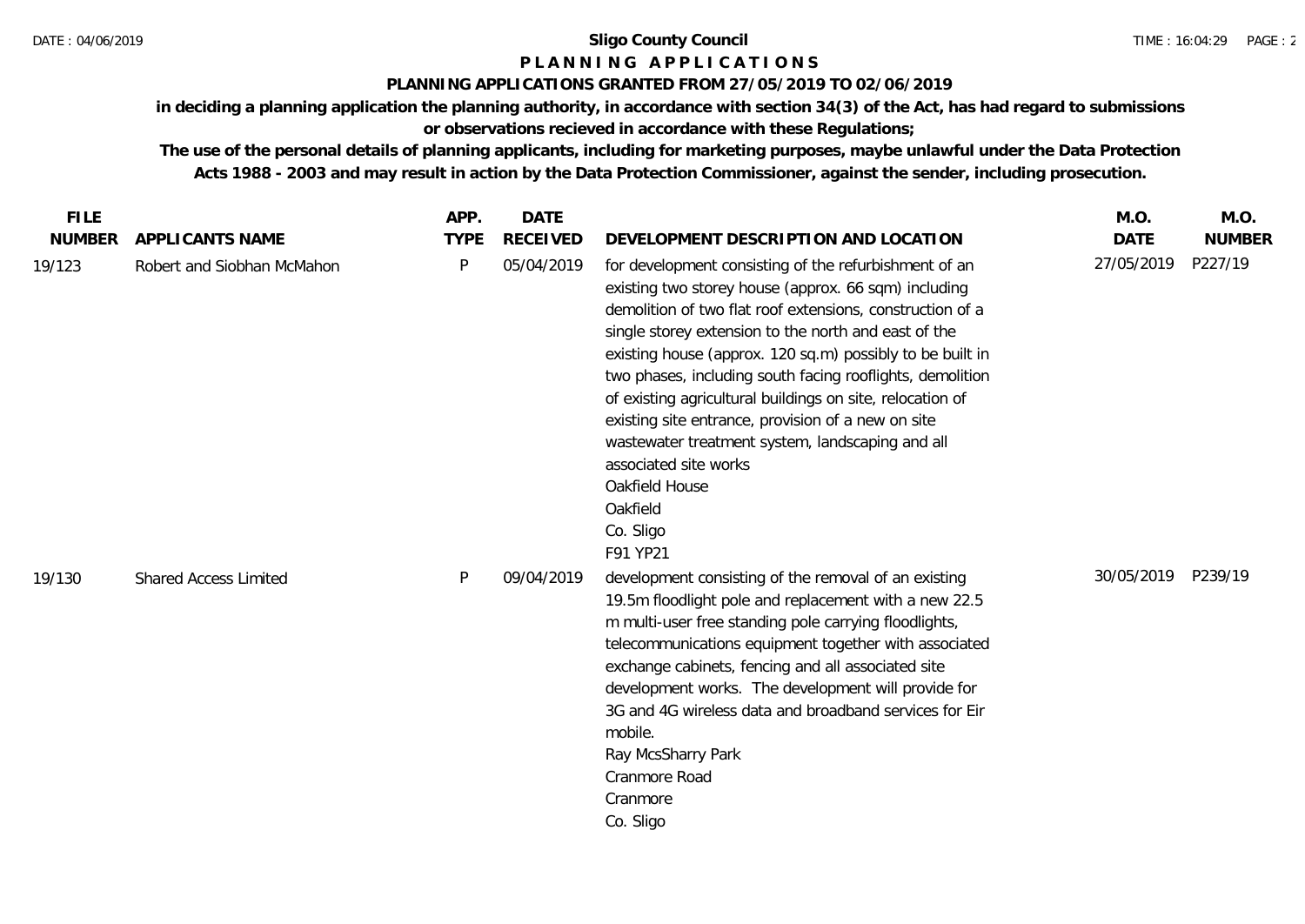# **P L A N N I N G A P P L I C A T I O N S**

#### **PLANNING APPLICATIONS GRANTED FROM 27/05/2019 TO 02/06/2019**

**in deciding a planning application the planning authority, in accordance with section 34(3) of the Act, has had regard to submissions or observations recieved in accordance with these Regulations;**

**The use of the personal details of planning applicants, including for marketing purposes, maybe unlawful under the Data Protection Acts 1988 - 2003 and may result in action by the Data Protection Commissioner, against the sender, including prosecution.**

| <b>FILE</b>   |                     | APP.        | <b>DATE</b>     |                                                                                                                                                                                                            | M.O.       | M.O.          |
|---------------|---------------------|-------------|-----------------|------------------------------------------------------------------------------------------------------------------------------------------------------------------------------------------------------------|------------|---------------|
| <b>NUMBER</b> | APPLICANTS NAME     | <b>TYPE</b> | <b>RECEIVED</b> | DEVELOPMENT DESCRIPTION AND LOCATION                                                                                                                                                                       | DATE       | <b>NUMBER</b> |
| 19/133        | Tom Logan           | P           | 10/04/2019      | Development consisting of construction of single storey<br>extension to rear of existing dwelling house with<br>associated works.<br>Rahaberna,<br>Drum,<br>Co. Sligo                                      | 27/05/2019 | P228/19       |
| 19/134        | Yvonne Callery      | R           | 10/04/2019      | Development consisting of retention of extension<br>constructed to the side of dwelling house with associated<br>works.<br>Lissadell<br>Co. Sligo                                                          | 27/05/2019 | P229/19       |
| 19/139        | Pat & John Clifford | P           | 11/04/2019      | for development consisting of the change of use of circa<br>272.5m2 of existing split level ground floor retail area to<br>office use with all associated site development works and<br>services provision | 29/05/2019 | P230/19       |
|               |                     |             |                 | <b>Clifford Building</b><br>Harmony Hill<br>Sligo                                                                                                                                                          |            |               |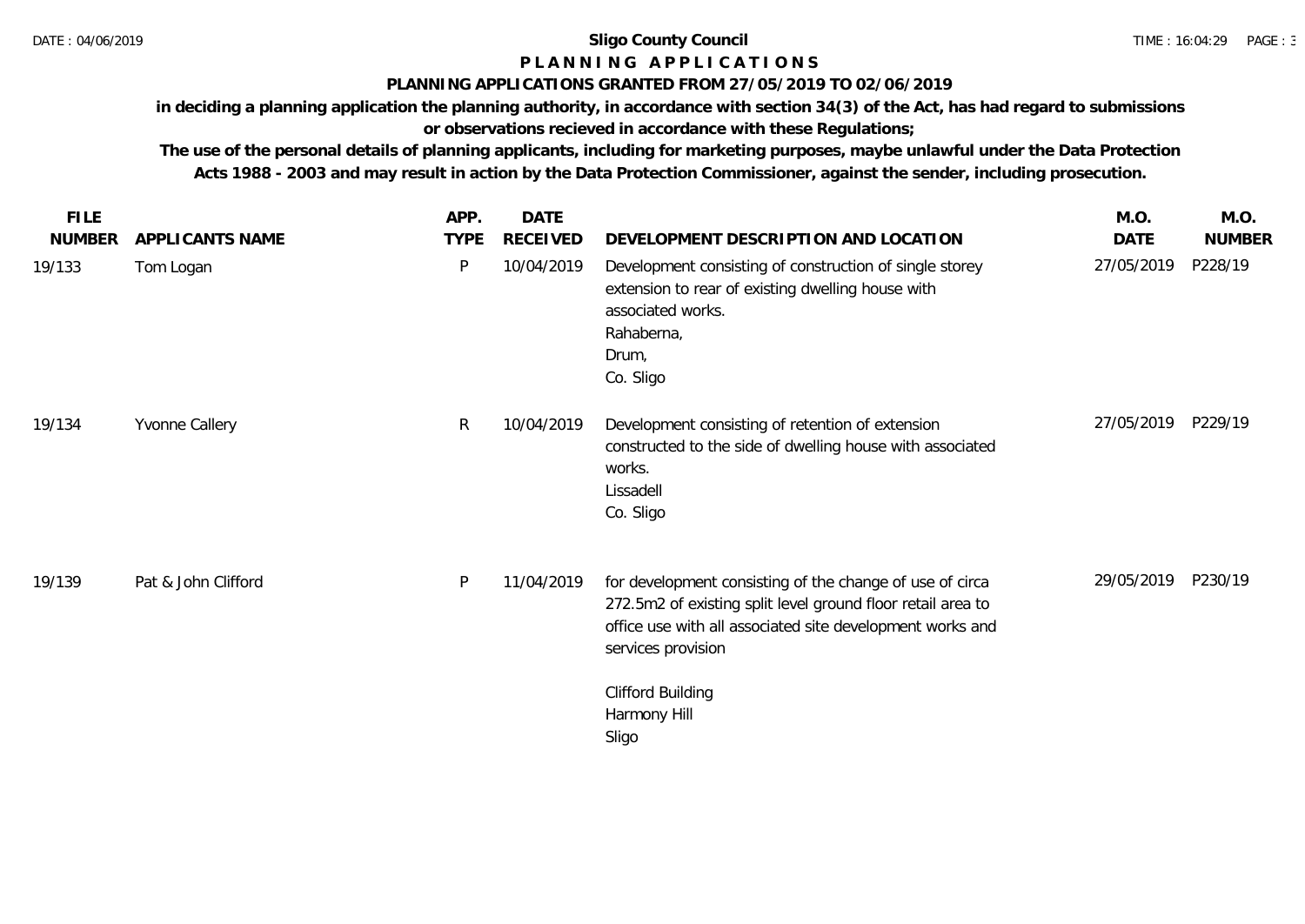# **P L A N N I N G A P P L I C A T I O N S**

#### **PLANNING APPLICATIONS GRANTED FROM 27/05/2019 TO 02/06/2019**

**in deciding a planning application the planning authority, in accordance with section 34(3) of the Act, has had regard to submissions** 

**or observations recieved in accordance with these Regulations;**

**The use of the personal details of planning applicants, including for marketing purposes, maybe unlawful under the Data Protection Acts 1988 - 2003 and may result in action by the Data Protection Commissioner, against the sender, including prosecution.**

| <b>FILE</b>   |                          | APP.        | DATE            |                                                                                                                                                                                                                                                                                                      | M.O.        | M.O.          |
|---------------|--------------------------|-------------|-----------------|------------------------------------------------------------------------------------------------------------------------------------------------------------------------------------------------------------------------------------------------------------------------------------------------------|-------------|---------------|
| <b>NUMBER</b> | APPLICANTS NAME          | <b>TYPE</b> | <b>RECEIVED</b> | DEVELOPMENT DESCRIPTION AND LOCATION                                                                                                                                                                                                                                                                 | <b>DATE</b> | <b>NUMBER</b> |
| 19/148        | David & Laura O'Flaherty | P           | 15/04/2019      | for development consisting of the construction of an<br>extension to the side of the existing dwelling house along<br>with alterations to the existing dwelling house and the<br>upgrading of the existing wastewater treatment system<br>along with all ncessary site works and ancillaries         | 29/05/2019  | P236/19       |
|               |                          |             |                 | Caltragh<br>Culleens<br>Co. Sligo<br>F26 K279                                                                                                                                                                                                                                                        |             |               |
| 19/152        | <b>ESB Telecoms Ltd</b>  | P           | 17/04/2019      | for development consisting of the construction of a 20<br>metre high free standing monopole communication<br>structure and its associated antennae, communication<br>dishes and ground equipment, with associated<br>ground-mounted equipment cabinets within a 2.4m high<br>palisade fence compound | 30/05/2019  | P241/19       |
|               |                          |             |                 | ESB's Collooney 38kv Substation<br>R290<br>Townland of Rathrippon<br>Co. Sligo                                                                                                                                                                                                                       |             |               |
|               | Total: 9                 |             |                 |                                                                                                                                                                                                                                                                                                      |             |               |

\*\*\* END OF REPORT \*\*\*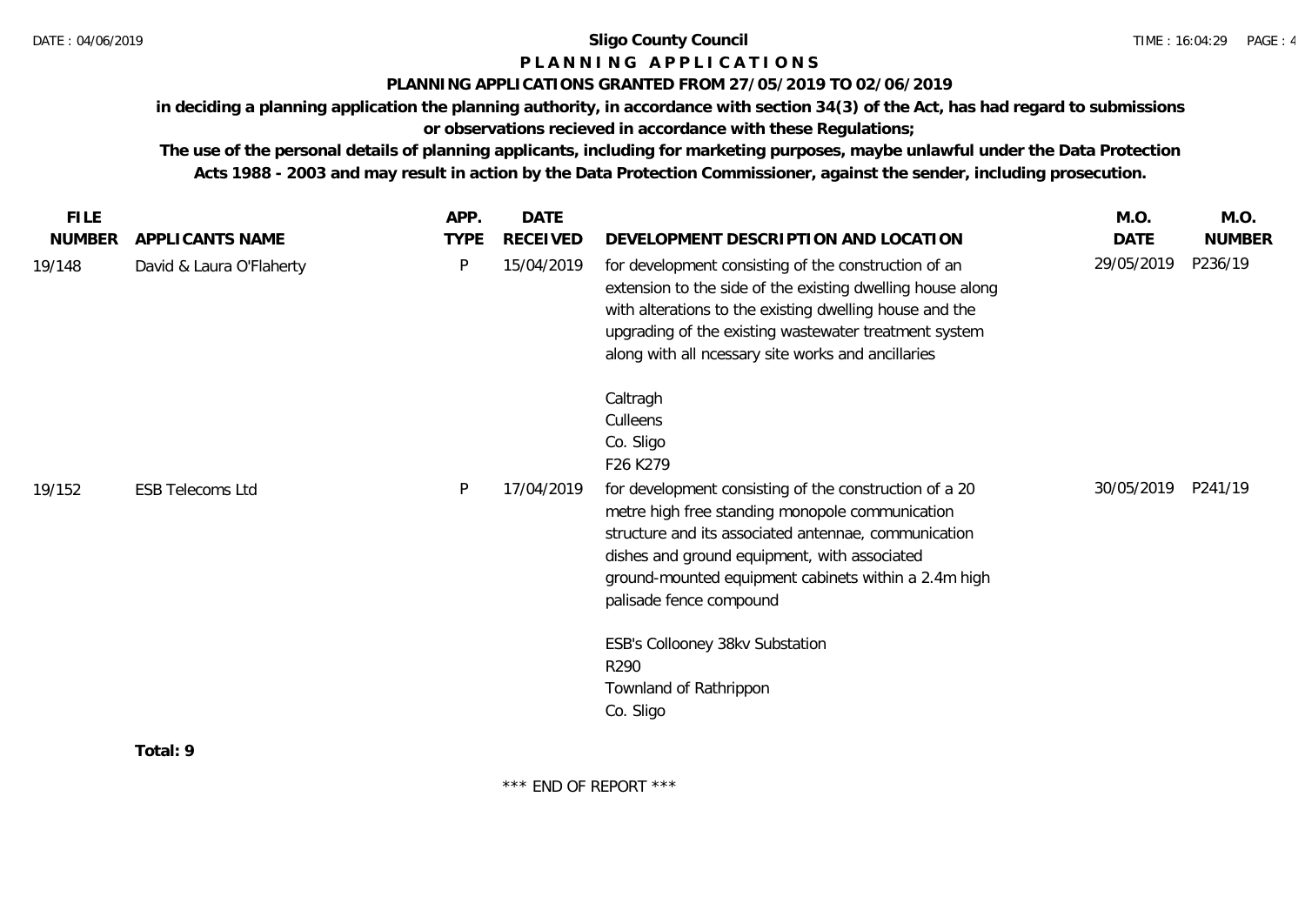# **P L A N N I N G A P P L I C A T I O N S**

### **PLANNING APPLICATIONS REFUSED FROM 27/05/2019 TO 02/06/2019**

**in deciding a planning application the planning authority, in accordance with section 34(3) of the Act, has had regard to submissions** 

**or observations recieved in accordance with these Regulations;**

**The use of the personal details of planning applicants, including for marketing purposes, maybe unlawful under the Data Protection Acts 1988 - 2003 and may result in action by the Data Protection Commissioner, against the sender, including prosecution.**

| FILE.         |                           | APP.        | <b>DATE</b> | DEVELOPMENT DESCRIPTION AND                                                                                                                                                                                                                                                                                                                                                                                                                                                   | M.O.       | M.O.          |
|---------------|---------------------------|-------------|-------------|-------------------------------------------------------------------------------------------------------------------------------------------------------------------------------------------------------------------------------------------------------------------------------------------------------------------------------------------------------------------------------------------------------------------------------------------------------------------------------|------------|---------------|
| <b>NUMBER</b> | APPLICANTS NAME           | <b>TYPE</b> | RECEIVED    | LOCATION                                                                                                                                                                                                                                                                                                                                                                                                                                                                      | DATE       | <b>NUMBER</b> |
| 19/138        | Cignal Infrastructure Ltd | P           | 11/04/2019  | Development consisting of the erection of a new<br>33m multi-user telecommunications support<br>structure carrying 9 No. antennas and associated<br>remote radio units, 6 No communication dishes, 3<br>No lighting finials and 6 No outdoor cabinets all<br>enclosed within a security compound by a 2.4 m<br>high palisade fence with a 4 m access gate, site<br>access and site works. The development will<br>provide voice and mobile broadband services in the<br>area. | 29/05/2019 | P237/19       |
|               |                           |             |             | Coillte Forest Drumcliff                                                                                                                                                                                                                                                                                                                                                                                                                                                      |            |               |
|               |                           |             |             | Drumcliff North                                                                                                                                                                                                                                                                                                                                                                                                                                                               |            |               |
|               |                           |             |             | Co Sligo                                                                                                                                                                                                                                                                                                                                                                                                                                                                      |            |               |
|               |                           |             |             |                                                                                                                                                                                                                                                                                                                                                                                                                                                                               |            |               |
|               | $T0$ tol $\cdot$ 1        |             |             |                                                                                                                                                                                                                                                                                                                                                                                                                                                                               |            |               |

**Total: 1**

\*\*\* END OF REPORT \*\*\*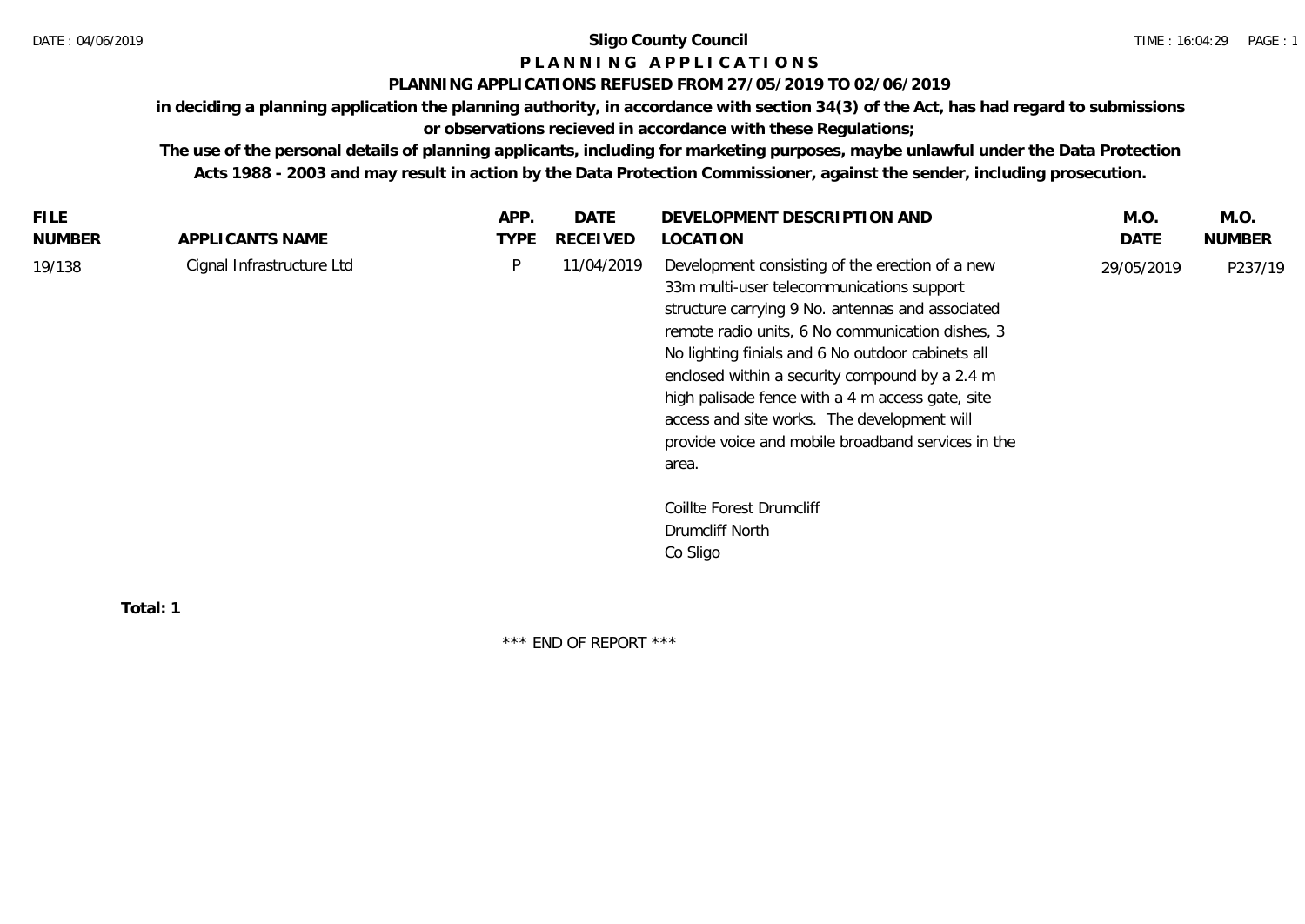# **A N B O R D P L E A N A L A APPEALS NOTIFIED FROM 27/05/2019 TO 02/06/2019**

| <b>FILE</b><br>NUMBER | APPLICANTS NAME<br>AND ADDRESS     | APP.<br>TYPE | <b>DECISON</b><br>DATE | L.A.<br>DEC. | DEVELOPMENT DESCRIPTION AND LOCATION                                                                                                                                                                                         | B.P.<br><b>DATE</b> |
|-----------------------|------------------------------------|--------------|------------------------|--------------|------------------------------------------------------------------------------------------------------------------------------------------------------------------------------------------------------------------------------|---------------------|
| 19/108                | Joe Cox<br>111 Rathedmond<br>Sligo | D            | 09/05/2019             | ◡            | Development consisting of the demolition of existing domestic<br>garage and porch and construction of a new two-storey<br>extension and part single storey extension to existing dwelling<br>with all associated site works. | 29/05/2019          |
|                       |                                    |              |                        |              | 111 Rathedmond<br>Sligo                                                                                                                                                                                                      |                     |

 **Total : 1**

**\*\*\*\*\*\*\*\*\*\*\*\* END OF REPORT \*\*\*\*\*\*\*\*\*\*\*\***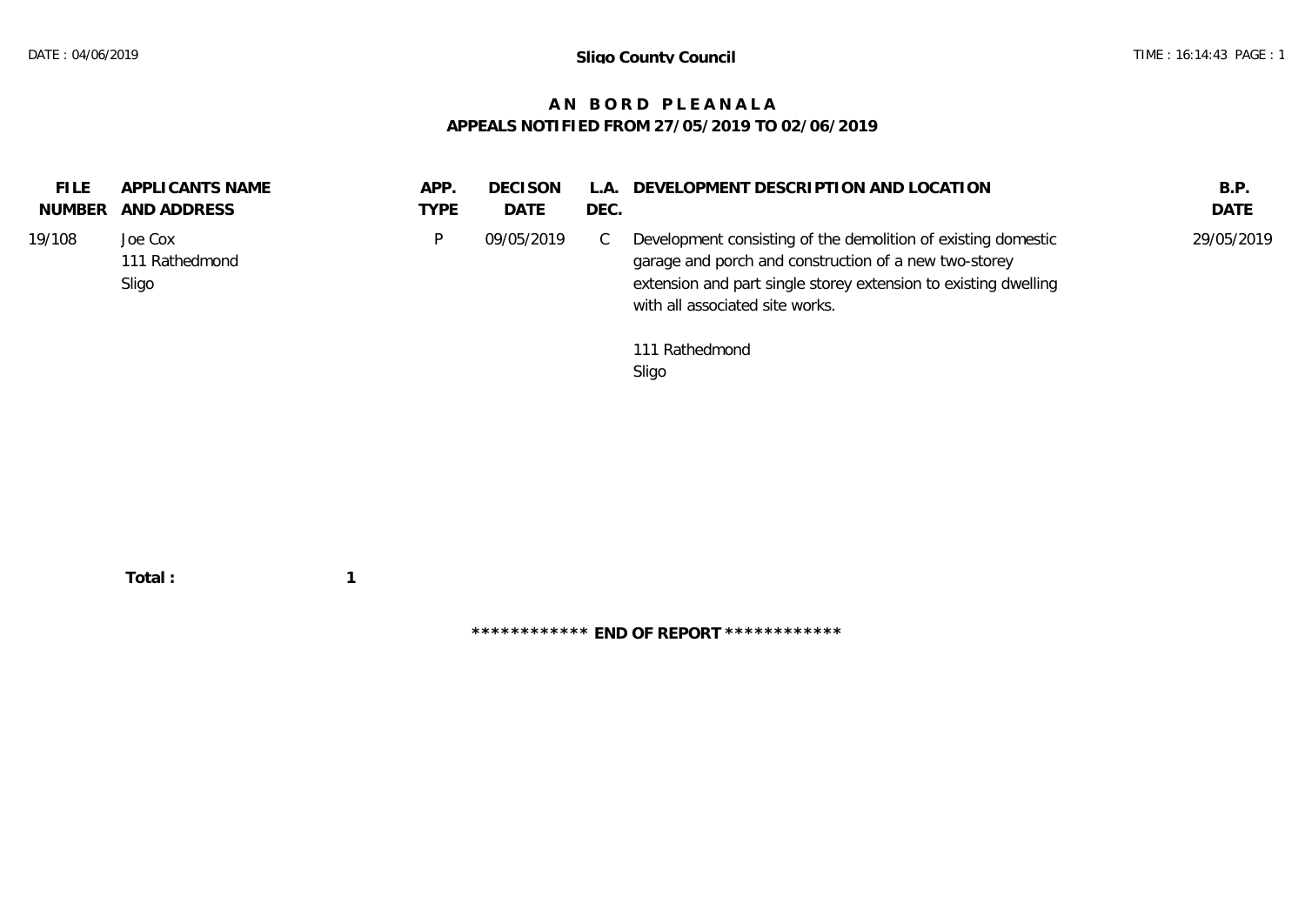# **A N B O R D P L E A N A L A APPEAL DECISIONS NOTIFIED FROM 27/05/2019 TO 02/06/2019**

| <b>FILE</b><br><b>NUMBER</b> | APPLICANTS NAME<br>AND ADDRESS                                            | APP.<br><b>TYPE</b> | <b>DECISON</b><br><b>DATE</b> | L.A.<br>DEC. | DEVELOPMENT DESCRIPTION AND LOCATION                                                                                                                                                                                                                                                                                                                                                                                                                                                                                                                                                                                                                                                 | B.P.<br>DEC. DATE | <b>DECISION</b> |
|------------------------------|---------------------------------------------------------------------------|---------------------|-------------------------------|--------------|--------------------------------------------------------------------------------------------------------------------------------------------------------------------------------------------------------------------------------------------------------------------------------------------------------------------------------------------------------------------------------------------------------------------------------------------------------------------------------------------------------------------------------------------------------------------------------------------------------------------------------------------------------------------------------------|-------------------|-----------------|
| 18/238                       | Charlie McGoldrick<br>Clara Court<br>Farmhill<br>Strandhill Road<br>Sligo | P                   | 16/01/2019                    | $\mathsf{C}$ | for development consisting of the construction of 2<br>no. semi-detached 2 storey dwelling houses, to be<br>numbered 45 & 46 on vacant plot, Phase 6, with<br>connection to public services and all associated<br>works                                                                                                                                                                                                                                                                                                                                                                                                                                                              | 29/05/2019        | CONDITIONAL     |
|                              |                                                                           |                     |                               |              | Phase 6, Whitestrand<br>Aylesbury Park<br>Knappaghmore<br>Second Sea Road, Sligo                                                                                                                                                                                                                                                                                                                                                                                                                                                                                                                                                                                                     |                   |                 |
| 18/379                       | Mary Finnegan<br>Templeboy<br>Co Sligo                                    | P                   | 17/01/2019                    | C            | Development consisting of (1) demolition of rear<br>annex to the rear of existing residential/public house<br>property and erect new residential extension to the<br>rear, change of use of the public house area for use<br>ancillary to the dwelling house. Carry out all<br>associated alterations and renovations necessitated<br>by these works. This building is a protected<br>structure and is listed as RPS-181, O'Sullivan's in the<br>Sligo County Development plan, 2017-2023. (2)<br>construction of new two storey apartment building<br>consisting of 2 no. two bedroom apartments, (3)<br>connecting to public utilities, together with all<br>associated site works | 29/05/2019        | CONDITIONAL     |
|                              |                                                                           |                     |                               |              | Main Street<br>Curraghnagap Td<br>Easky<br>Co Sligo                                                                                                                                                                                                                                                                                                                                                                                                                                                                                                                                                                                                                                  |                   |                 |